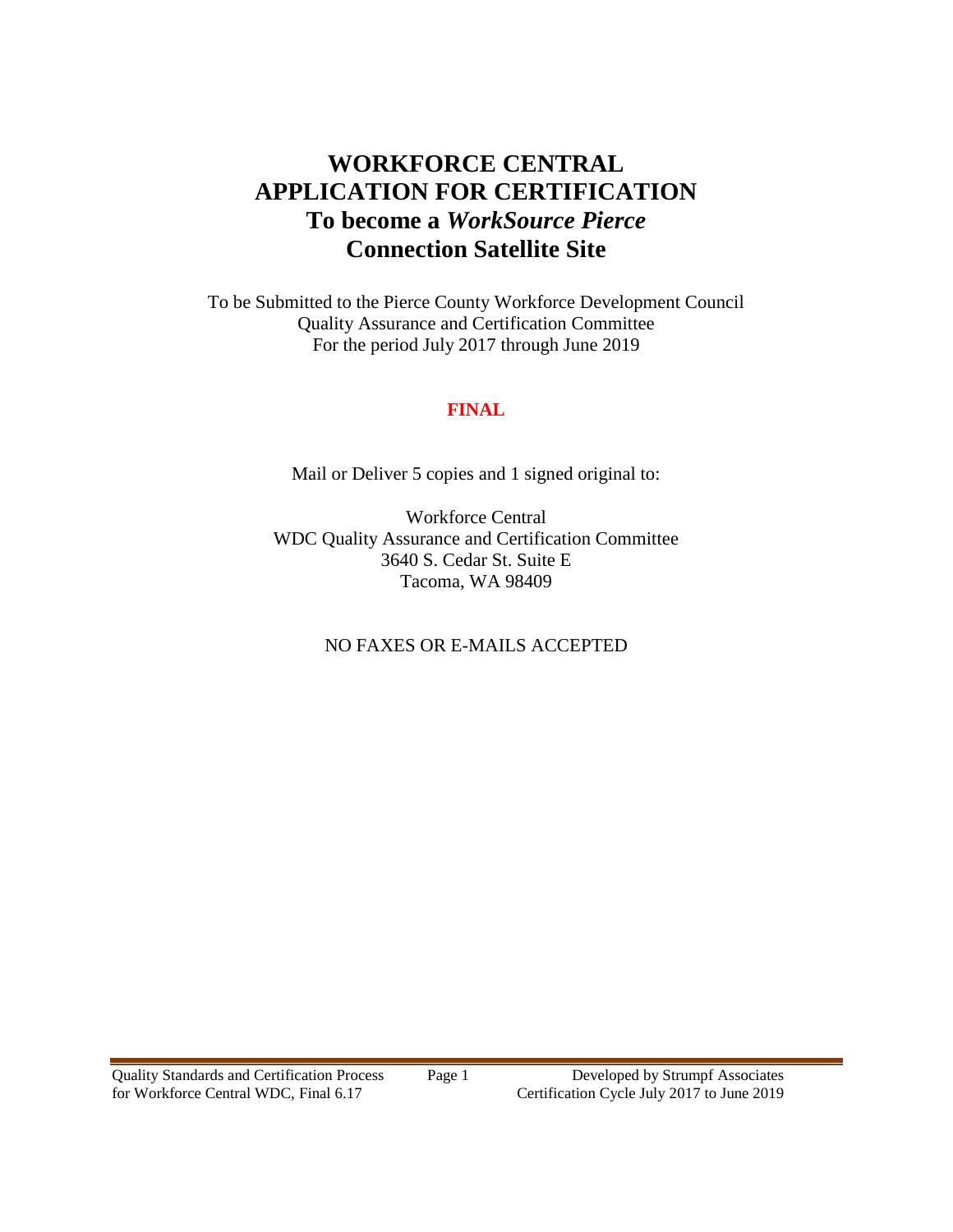#### **PIERCE COUNTY WORKFORCE DEVELOPMENT COUNCIL (WDC) ASSURANCES**

The WDC is committed to developing a system of *WorkSource Pierce* Job Centers and other system entry points that are known for the highest level of quality and that consistently exceeds our customers' expectations for getting what they need when they need it. To ensure that any comprehensive full service job center, partner affiliate and connection satellite sites that display our logo is a high performing and quality site, the WDC assures its customers of a rigorous certification process based on the following commitments:

- $\Box$  Local Partners must agree that certification is representational of the highest quality standards in the delivery of employment and training services.
- $\Box$  Based on this commitment, any entity wishing certification must be able to demonstrate processes and products that meet or exceed the following set of quality standards based upon Malcolm Baldrige Award criteria.
- Attainment of the standards and a rigorous certification process provides an assurance to the public that the certified site has attained a high standard of quality and consistently maintains that standard.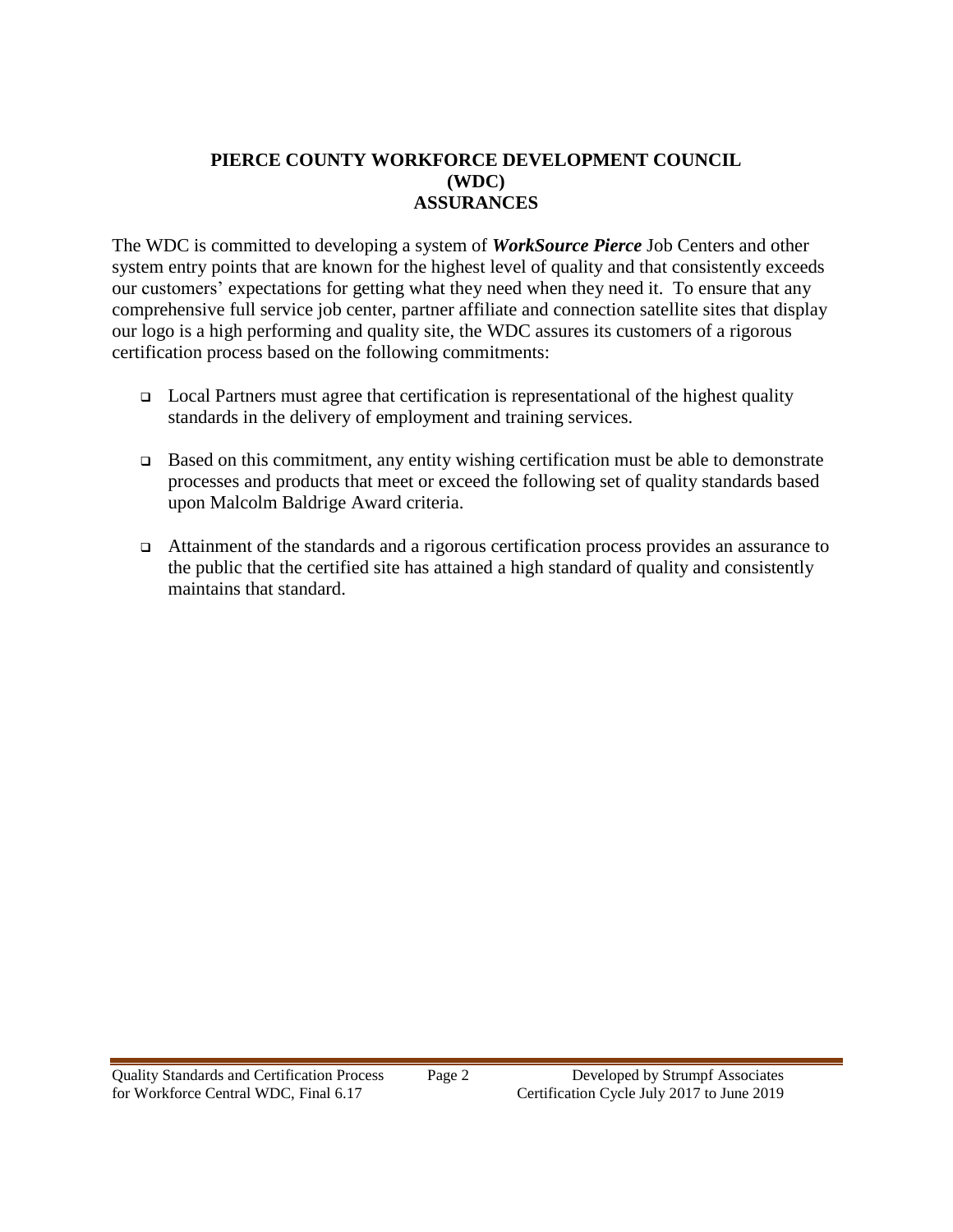# **APPLICATION PACKAGE WORKSOURCE PIERCE CONNECTION SATELLITE SITE CERTIFICATION**

**Submitted by the following organization:**

| <b>Organization Name:</b> |  |
|---------------------------|--|
| <b>Address:</b>           |  |
|                           |  |
| <b>Phone:</b>             |  |

**Date Submitted: \_\_\_\_\_\_\_\_\_\_\_\_\_\_\_\_\_\_**

**Contact Person: \_\_\_\_\_\_\_\_\_\_\_\_\_\_\_\_\_\_** (name and phone number)

**Date Received:** (filled out by WDC Committee)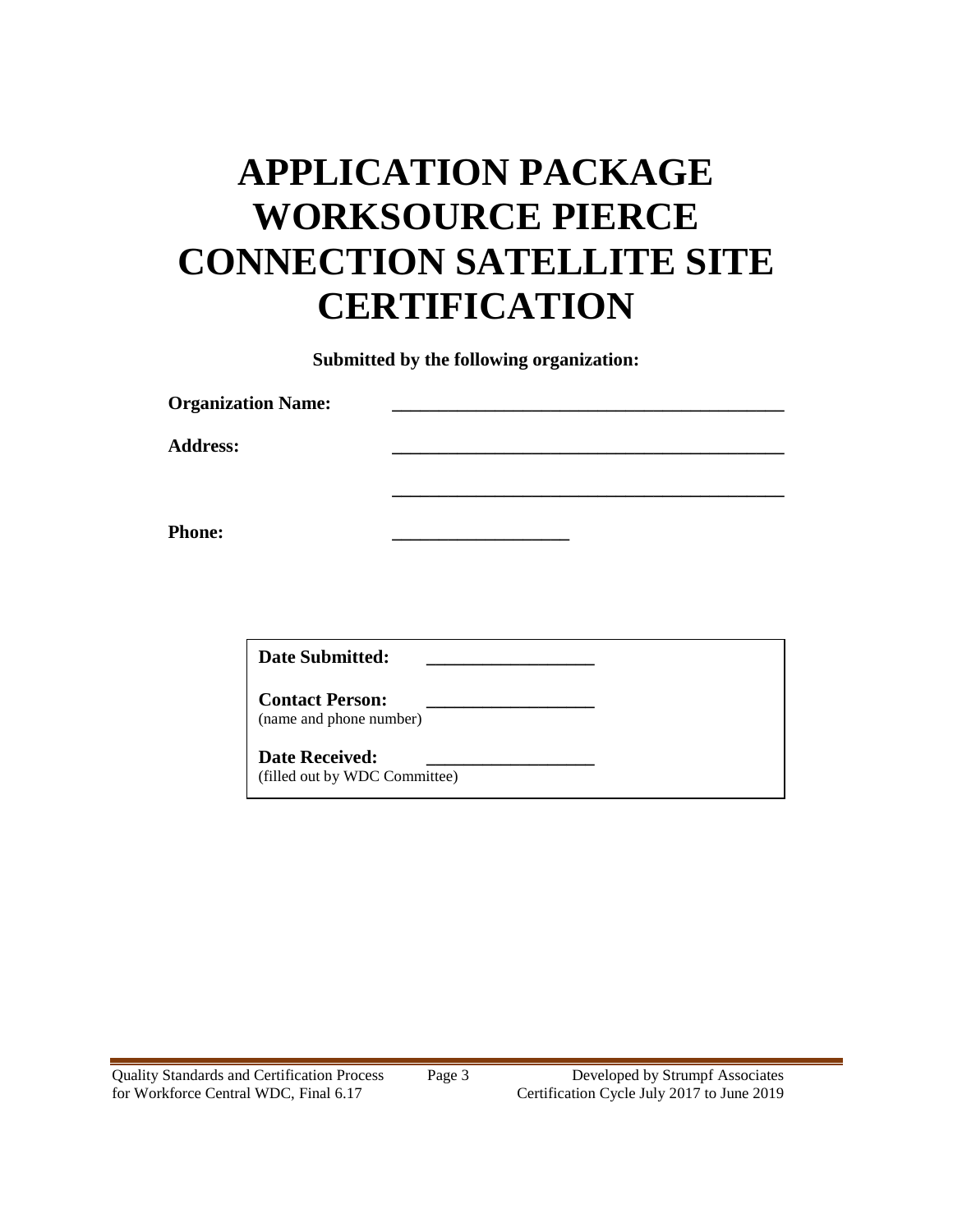#### **Connection Satellite Site Application for** *WorkSource Pierce* **Certification**

A Connection Satellite site in the *WorkSource Pierce* network of workforce development services has the ability to provide information to customers on the primary services of the workforce development system.

To be designated a *WorkSource Pierce Connection Satellite* site, an entity must:

- Provide self-directed technology access to the workforce development system, at a minimum.
- The entity must agree to be recognized as a system partner through signage and other marketing and branding material.
- Technology resources are in a specified area that has all the self-directed computerized resources found at a comprehensive center. Information about all the system's career services must be available.
- Agree to provide data to the WDC on a monthly basis regarding the number of individuals using the satellite's workforce services.

# *WHO IS ELIGIBLE?*

Any public, private, for profit, and not for profit organization is eligible to apply. A Connection Satellite site may be in an existing agency or organization delivering workforce development services. Or it could be any entity that will meet the criteria specified above, such as a library, chamber of commerce or community based organization.

# *THE PROCESS*

To become a Connection Satellite site, an organization must complete the enclosed Application and a Cover Sheet. This Application may be submitted to the WDC at any time and will be reviewed in accordance with the Memo on Submission Dates, found at [http://www.workforce](http://www.workforce-central.org/certification)[central.org/certification](http://www.workforce-central.org/certification)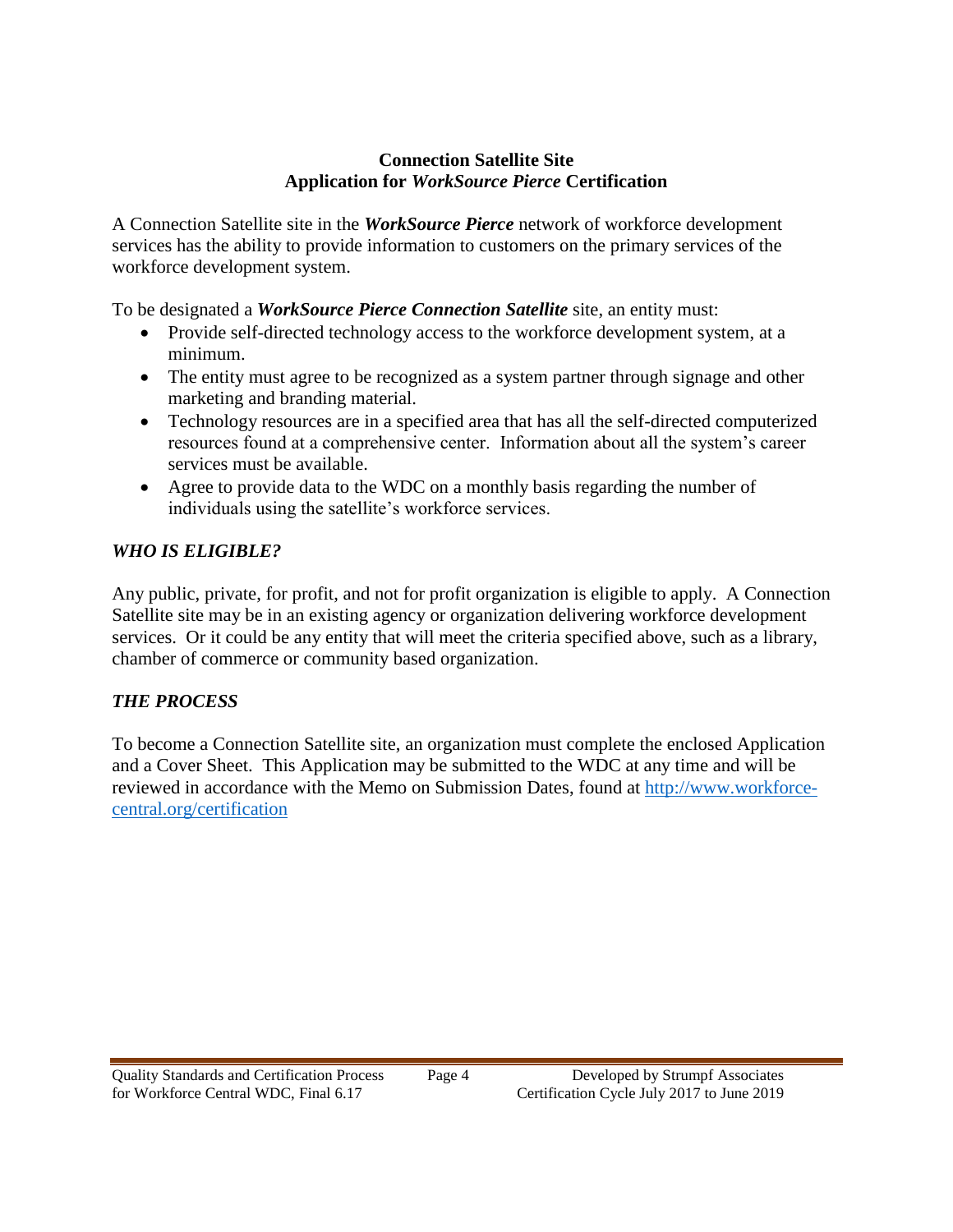# *THE QUALITY STANDARDS for WorkSource Pierce Connection Satellite Sites*

The WDC has defined the following seven quality standards for its integrated workforce development system, which includes comprehensive full service job centers, partner affiliates and connection satellite sites. All standards apply to both full service comprehensive job centers and partner affiliate sites. Criteria for connection satellite sites is linked to these standards. Those required for a Connection Satellite site are highlighted below. To be identified as part of the *WorkSource Pierce* network, an entity must be certified as having processes and practices in place that meet or exceed the highlighted Quality Standards below.

#### **1. LEADERSHIP**

Leadership refers to the organization's senior executive and those reporting to that individual as well as other leaders in the organization. The leadership of the organization is directly involved in creating and sustaining values, organizational directions, performance expectations, and customer focus.

#### **2. STRATEGIC PLANNING**

Strategic Planning covers how the organization sets strategic directions and determines key action plans, and how the plans are translated into an effective performance management system. Strategic planning refers to the goals and objectives for the next one to three years.

#### **3. CUSTOMER AND MARKET FOCUS**

Customer satisfaction calls for the use of relevant data and information to establish the organization's performance as viewed by the customer. Customer and Market Focus addresses how the organization determines requirements and expectations of customers and how it determines their satisfaction.

#### **4. INFORMATION AND ANALYSIS**

Information and Analysis focuses on the management and effectiveness of the use of data and information to support key processes and the organization's performance management system.

#### **5. HUMAN RESOURCE DEVELOPMENT AND MANAGEMENT**

How the workforce is enabled to develop and utilize its full potential, aligned with the organization's performance objectives. Also, the organization's efforts to build and maintain an environment conducive to performance excellence, full participation, and personal and organizational growth.

## **6. PROCESS MANAGEMENT**

The key aspects of process management include customer-focused design, product and service delivery processes, support processes, and partnership processes. Examination of how the organization designs, introduces, produces, delivers, and improves goods and services is required. This standard also deals with how processes are effectively managed and improved to achieve better performance.

#### **7. BUSINESS RESULTS**

This standard includes partner performance, human resource performance, and operational results. Results should include product, service and process performance measures. Human resource performance relates to employee development, and work systems and effectiveness. Partner results include how partners contribute to the organizations goals, how partners are selected and how performance is measured. Operational results address the key performance results that contribute to the organization's goals. Results of regulatory and legal requirements and audit results should be reported.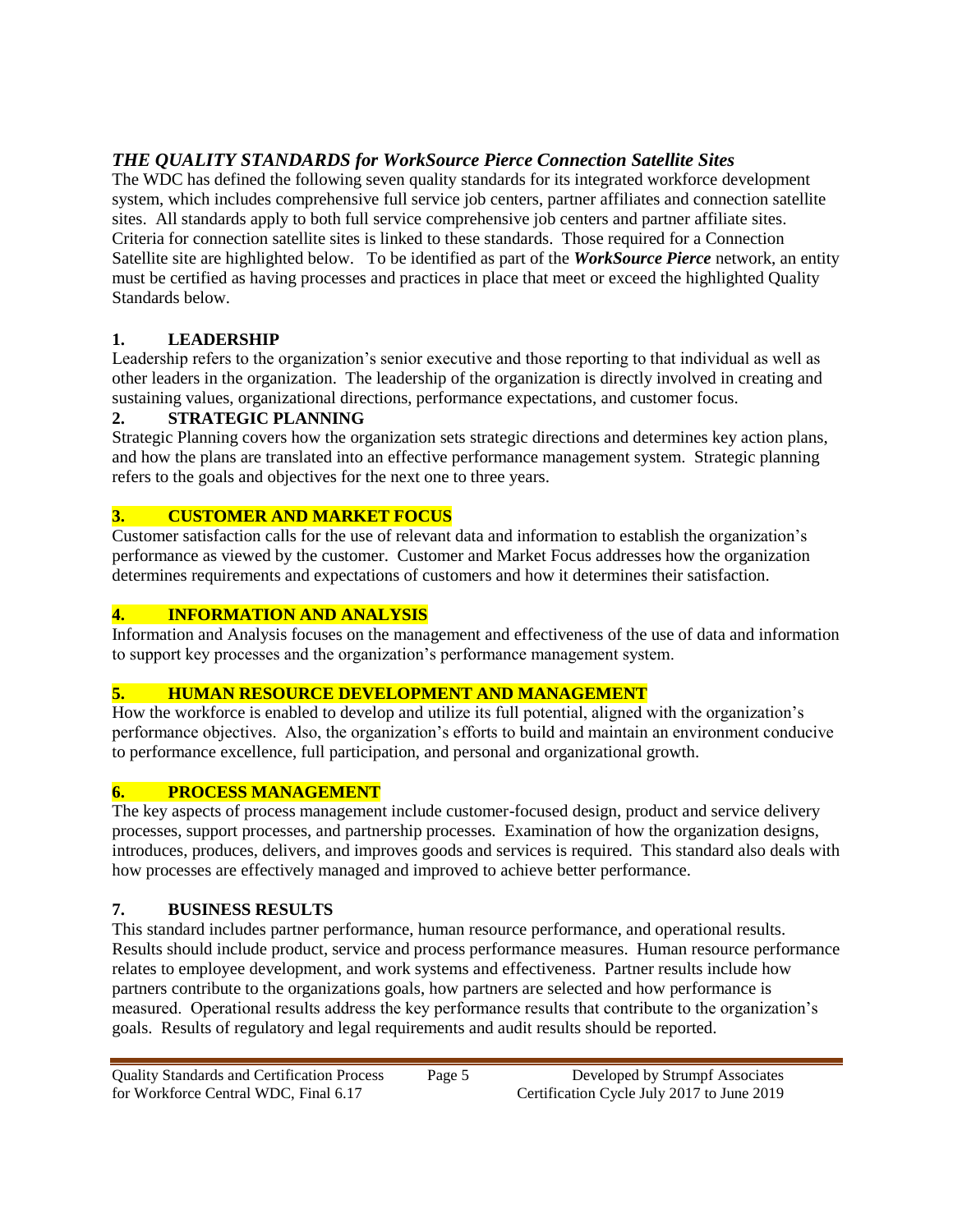# **CONNECTION SATELLITE APPLICATION**

To complete this application, verify as present each element of career services using the **Basic and Individualized Services Elements Checklist**. Then, describe how your organization meets the indicator (Questions A, B, C, D, etc.) for each of the Quality Standards. Each response should focus on **how** things are done, **not just what is done**. Each response should outline your key process information, such as methods, measures, deployment, evaluation/improvements, and learning for innovation. Merely providing an example alone is not enough and will be considered "anecdotal information" as referred to in the Scoring Guidelines.

Answers should also include what is currently in place within the service delivery structure. Therefore, each answer should have an "as is" component to it describing what is currently in place and how it is currently done, as well as a "will be" component in terms of future plans, improvements, and innovations.

# **ITEM FORMAT EXAMPLE**

#### *1. HUMAN RESOURCE MANAGEMENT Quality Standard/Indicator Category*

#### *Indicator – defines the basic requirement/criteria:*

A. Describe how the site ensures that there is a trained staff person available to answer general questions, use the common referral system, maintain written and technological information on all the partners' services and locations, and provide information on where partner affiliates and full service centers are located.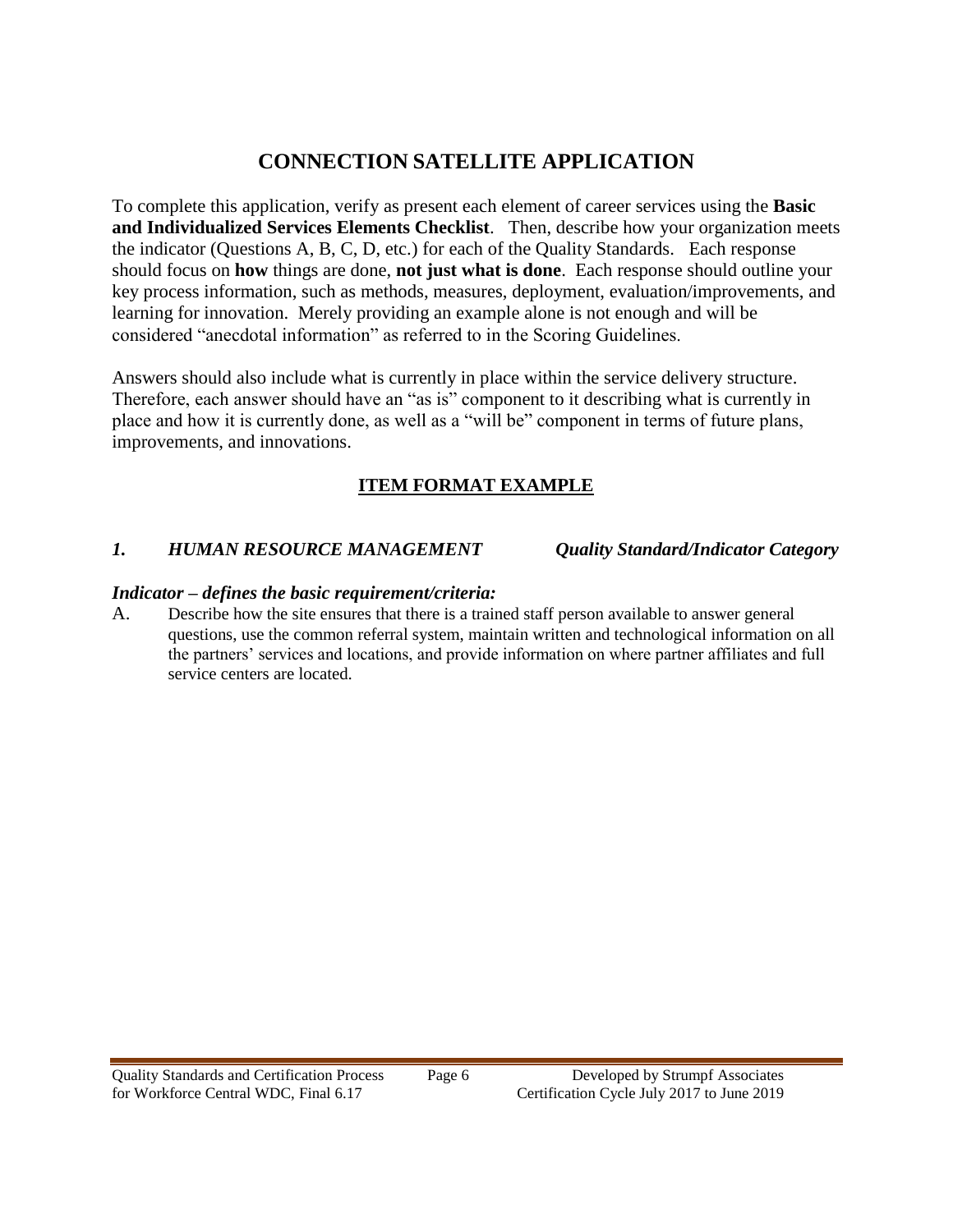#### **1. CUSTOMER AND MARKET FOCUS**

A. Describe how the space will be maintained, how it will be welcoming, and signage placement. Provide assurances that the space designated as the 'satellite' is nondenominational if you are a religious organization, e.g. Church or Mosque or Synagogue.

# **2. INFORMATION AND ANALYSIS**

- A. Describe how you will track the number of individuals utilizing the satellite's workforce informational services.
- B. Describe your technology capacity, i.e., specific hardware, software, Internet access. Describe how you keep your software and hardware systems, current with business needs and directions and with technological changes in your operating environment? Include in your answer the method to remove customer confidential information off computers each day/during the day,
- C. Describe how the technology is maintained. Include in your answer the average time it takes to address any technology issues encountered (e.g., Internet access is down, the computer is not working, etc.)
- D. Include a statement that you agree to have icons on the desktop that provide direct access to customers to programs that provide self-directed instruction on resume writing, interviewing, the Eligible Training Provider List, and the on-line Orientation to all partner services. The WDC will provide a list of websites. These are the minimum required. The site may provide additional resources.

# **3. HUMAN RESOURCE DEVELOPMENT AND MANAGEMENT**

A. Describe how the site ensures that there is a trained staff person(s) available to answer general questions, make referrals using the common referral system, maintain written and technological information on all the partners' services and locations, and provide information on where partner affiliates and full service centers are located.

## **4. PROCESS MANAGEMENT**

A. Describe any informational or direct services available and the processes used to ensure access by customers. Include in your answer how you meet ADA requirements and are welcoming to individuals with disabilities.